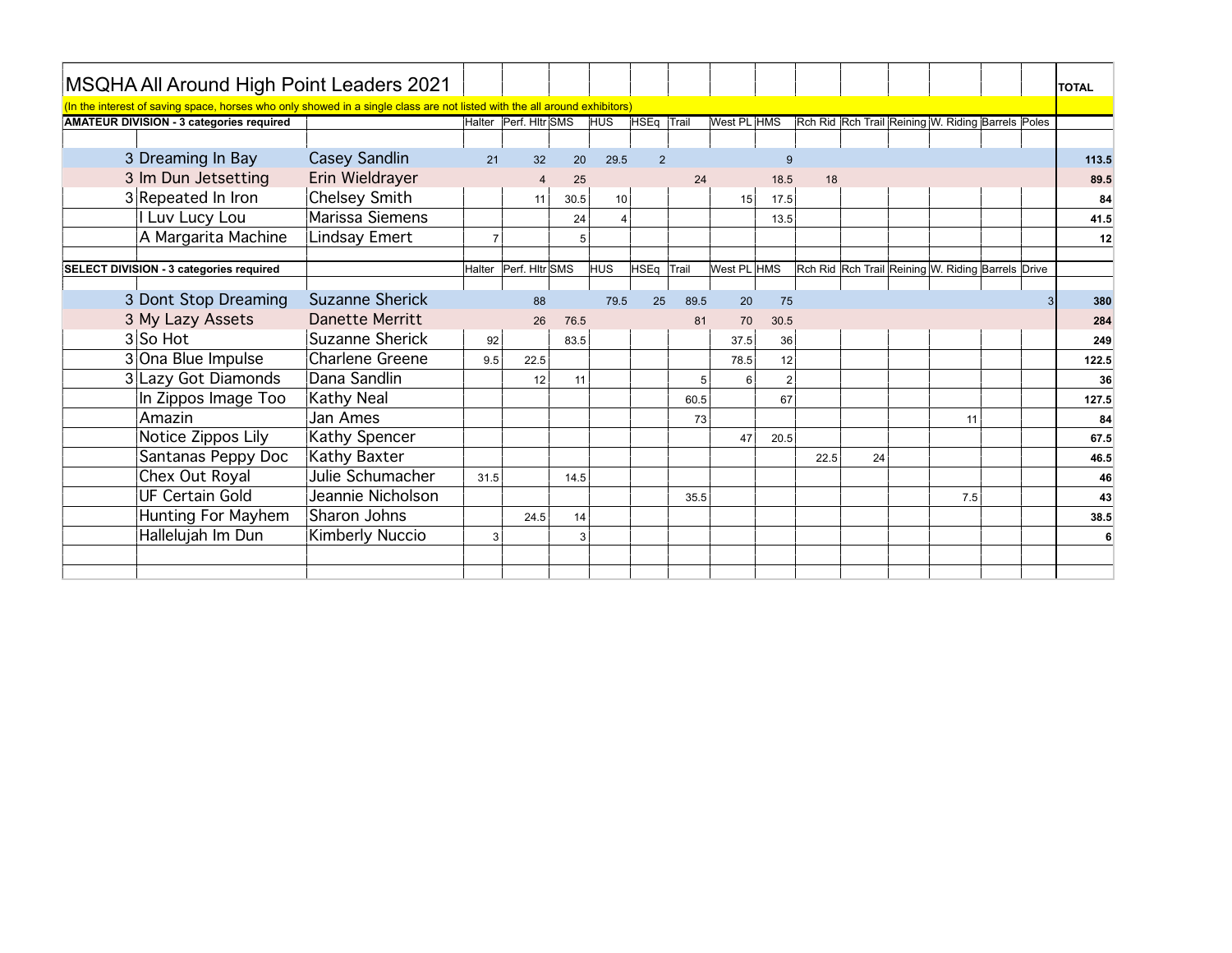| NOVICE AMATEUR - 3 categories required |                  |     | Halter   Perf. Hitr. SMS |      | HUS | HSEq Trail     |                 | West PL HMS |      | Rch Rid Rch Trail Reining W. Riding Barrels Poles |       |
|----------------------------------------|------------------|-----|--------------------------|------|-----|----------------|-----------------|-------------|------|---------------------------------------------------|-------|
|                                        |                  |     |                          |      |     |                |                 |             |      |                                                   |       |
| 3 Notice Zippos Lily                   | Kathy Spencer    |     |                          |      |     |                |                 | 126.5       | 94.5 |                                                   | 225   |
| 3 Repeated In Iron                     | Chelsey Smith    | 13  |                          | 73   |     | $\overline{2}$ |                 | 35.5        | 47.5 |                                                   | 180   |
| 3 Ona Blue Impulse                     | Charlene Greene  |     | 17.5                     |      |     |                | 64.5            |             | 69.5 |                                                   | 151.5 |
| 3 Dreaming In Bay                      | Casey Sandlin    | 9.5 | 24                       | 19   | 43  |                |                 |             | 46.5 |                                                   | 149   |
| 3 Lazy Got Diamonds                    | Dana Sandlin     |     | 8                        | 38   |     |                | 40.5            | 17.5        | 34.5 |                                                   | 138.5 |
| 3 A Margarita Machine                  | June Mohrland    | 10  |                          | 33   |     |                | 18              | 23          | 26   |                                                   | 110   |
| 3 Im Dun Jetsetting                    | Erin Wieldrayer  |     |                          | 26   |     |                | 26 <sup>1</sup> |             | 48   |                                                   | 104   |
| 3 Everybody Talks                      | Susan Stege      | 9.5 |                          |      |     | 6              |                 |             |      |                                                   | 22.5  |
| 3 Good Cabbie To Boot                  | Carrie Walters   |     | 6                        |      |     |                |                 |             |      |                                                   | 16    |
| Hunting For Mayhem                     | Sharon Johns     |     |                          | 53.5 |     |                |                 | 87          | 55.5 |                                                   | 196   |
| In Zippos Image Too                    | Kathy Neal       |     |                          |      |     |                | 42              |             | 71   |                                                   | 113   |
| My Lazy Assets                         | Danette Merritt  |     |                          |      |     |                | 68              |             | 42.5 |                                                   | 110.5 |
| Chex Out Royal                         | Julie Schumacher |     |                          | 62   |     |                | 12              |             | 31   |                                                   | 105   |
| luv Lucy Lou                           | Marissa Siemens  |     |                          |      |     |                |                 | 24.5        | 30   |                                                   | 54.5  |
| C You In Vegas                         | Michelle Cullier | 27  |                          | 21   |     |                |                 |             |      |                                                   | 48    |
| Coastin Good Time                      | Darlene Chase    |     | 8.5                      |      |     |                |                 | 31          |      |                                                   | 39.5  |
| Hallelujah Im Dun                      | Kimberly Nuccio  | 11  |                          | 10   |     |                |                 |             |      |                                                   | 21    |
| Dun Lady Style                         | Tamara Brun      |     |                          |      |     |                |                 |             |      |                                                   |       |
|                                        |                  |     |                          |      |     |                |                 |             |      |                                                   |       |
|                                        |                  |     |                          |      |     |                |                 |             |      |                                                   |       |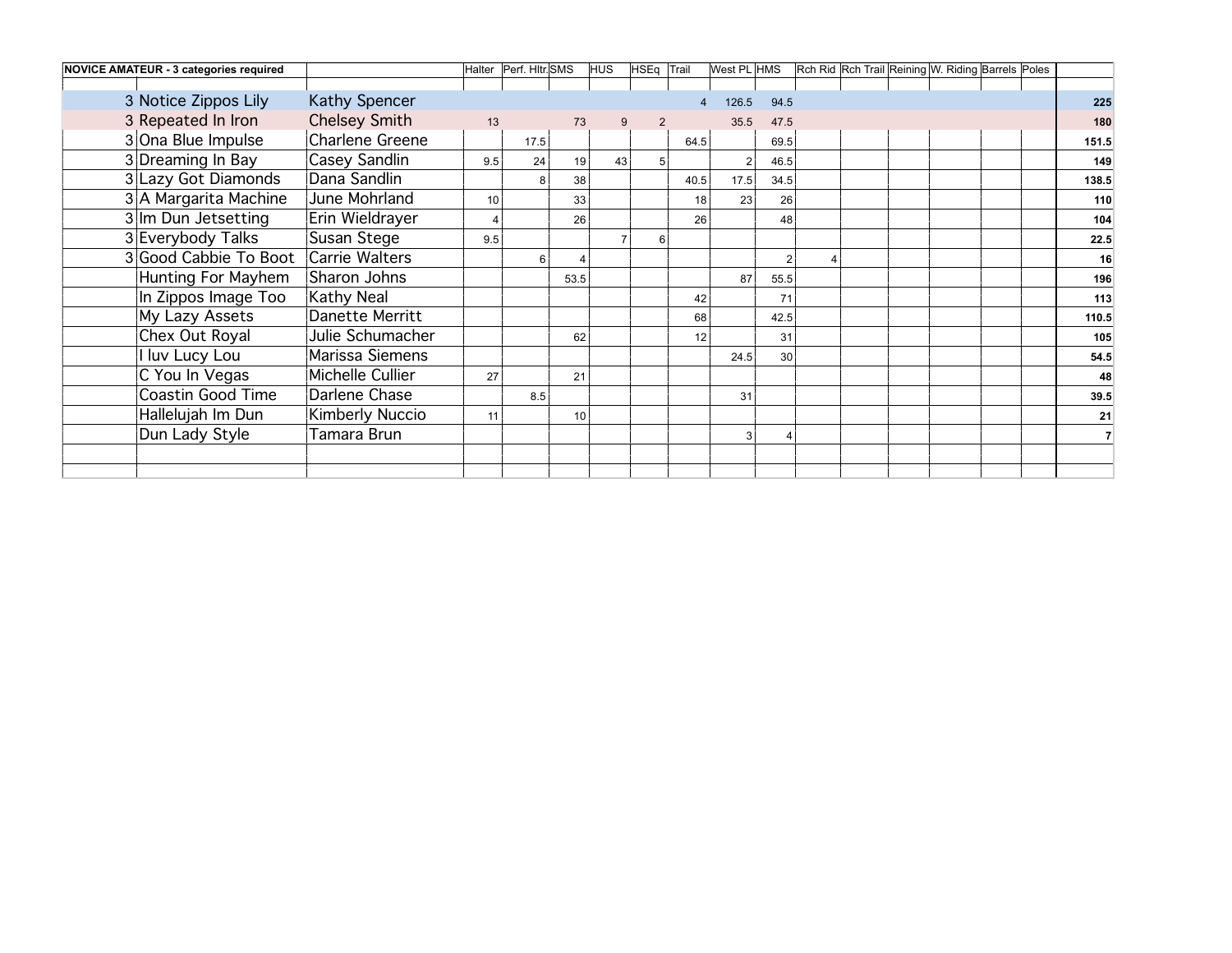| <b>SENIOR HORSE - 3 categories required</b> |                        |                 | Halter Perf. Hitr | <b>HUS</b> | Trail | West PL      |      |      |      | Rch Rid Rch Trail Reining W. Riding Barrels Driving |       |
|---------------------------------------------|------------------------|-----------------|-------------------|------------|-------|--------------|------|------|------|-----------------------------------------------------|-------|
| 3 Ona Blue Impulse                          | <b>Charlene Greene</b> |                 | 21.5              |            | 136.5 | 64.5         |      |      | 88   |                                                     | 316.5 |
| 3 Dont Stop Dreaming                        | <b>Suzanne Sherick</b> |                 | 102               | 92.5       |       | 60.5<br>19.5 |      |      |      |                                                     | 277.5 |
| 3 Seize Your Assets                         | Rylee Snodgrass        | 12 <sup>1</sup> | 24.5              | 16.5       |       | 78.5         |      |      | 11   |                                                     | 142.5 |
| 3 Success No Doubt                          | Kelly Chvatal          |                 | 59.5              |            |       |              |      |      | 40.5 |                                                     | 107   |
| 3 My Lazy Assets                            | Danette Merritt        |                 | 28.5              |            |       | 16.5<br>45.5 |      |      |      |                                                     | 90.5  |
| Howlazydoyouwantit                          | Melissa Sexton         |                 |                   |            | 141.5 | 38           |      |      | 72   |                                                     | 251.5 |
| Dreaming In Bay                             | Casey Sandlin          |                 | 52.5              | 40.5       |       |              |      |      |      |                                                     | 93    |
| <b>UF Certain Gold</b>                      | Jeannie Nicholson      |                 |                   |            |       | 51.5         |      |      | 32   |                                                     | 83.5  |
| In Zippos Image Too                         | <b>Kathy Neal</b>      |                 |                   |            |       | 75.5<br>6.5  |      |      |      |                                                     | 82    |
| Amazin                                      | Jan Ames               |                 |                   |            |       | 55.5         |      |      | 24.5 |                                                     | 80    |
| Looks Inviting                              | Katie Lindquist        |                 |                   |            |       | 62.5         |      |      |      |                                                     | 69.5  |
| Santanas Peppy Doc                          | Kathy Baxter           |                 |                   |            |       |              | 31.5 | 18.5 |      |                                                     | 50    |
| Plenty Of Impulsion                         | <b>Emily Gratchner</b> | 12              |                   |            |       | 6            |      |      |      |                                                     | 18    |
| My Lope Will Rock You Juliann Bruce         |                        |                 |                   | 5.5        |       |              |      |      |      |                                                     | 12.5  |
| Lazy Got Diamonds                           | Dana Sandlin           |                 |                   |            |       | 3            |      |      |      |                                                     | 10    |
|                                             |                        |                 |                   |            |       |              |      |      |      |                                                     |       |
| JUNIOR HORSE - 3 categories required        |                        |                 | Halter Perf. Hitr | <b>HUS</b> | Trail | West PL      |      |      |      | Rch Rid Rch Trail Reining W. Riding Barrels Poles   |       |
|                                             |                        |                 |                   |            |       |              |      |      |      |                                                     |       |
| 3 Notice My Mechanics                       | <b>Charlene Greene</b> | 82              |                   |            | 108.5 | 127          |      |      | 65.5 |                                                     | 383   |
| 3 Bettin Ona Blue                           | Kelly Chvatal          | 15              |                   |            |       | 54<br>16.5   |      |      | 63   |                                                     | 148.5 |
| 3 A Margarita Machine                       | June Mohrland          | 22              |                   |            |       | 21           |      |      |      |                                                     | 50    |
| So Hot                                      | Suzanne Sherick        | 84.5            |                   |            |       |              |      |      |      |                                                     | 93.5  |
| Hope Shezawillysstar                        | Colton Pylman          |                 |                   |            |       | 18.5<br>14.5 |      |      |      |                                                     | 33    |
| Hot Blazing Ember                           | Jaime Havens           |                 |                   |            |       |              | 14   | 12   |      |                                                     | 26    |
| Made Like A Stetson                         | Laurie Ryan            |                 |                   |            |       | 3<br>4       |      |      |      |                                                     |       |
|                                             |                        |                 |                   |            |       |              |      |      |      |                                                     |       |
|                                             |                        |                 |                   |            |       |              |      |      |      |                                                     |       |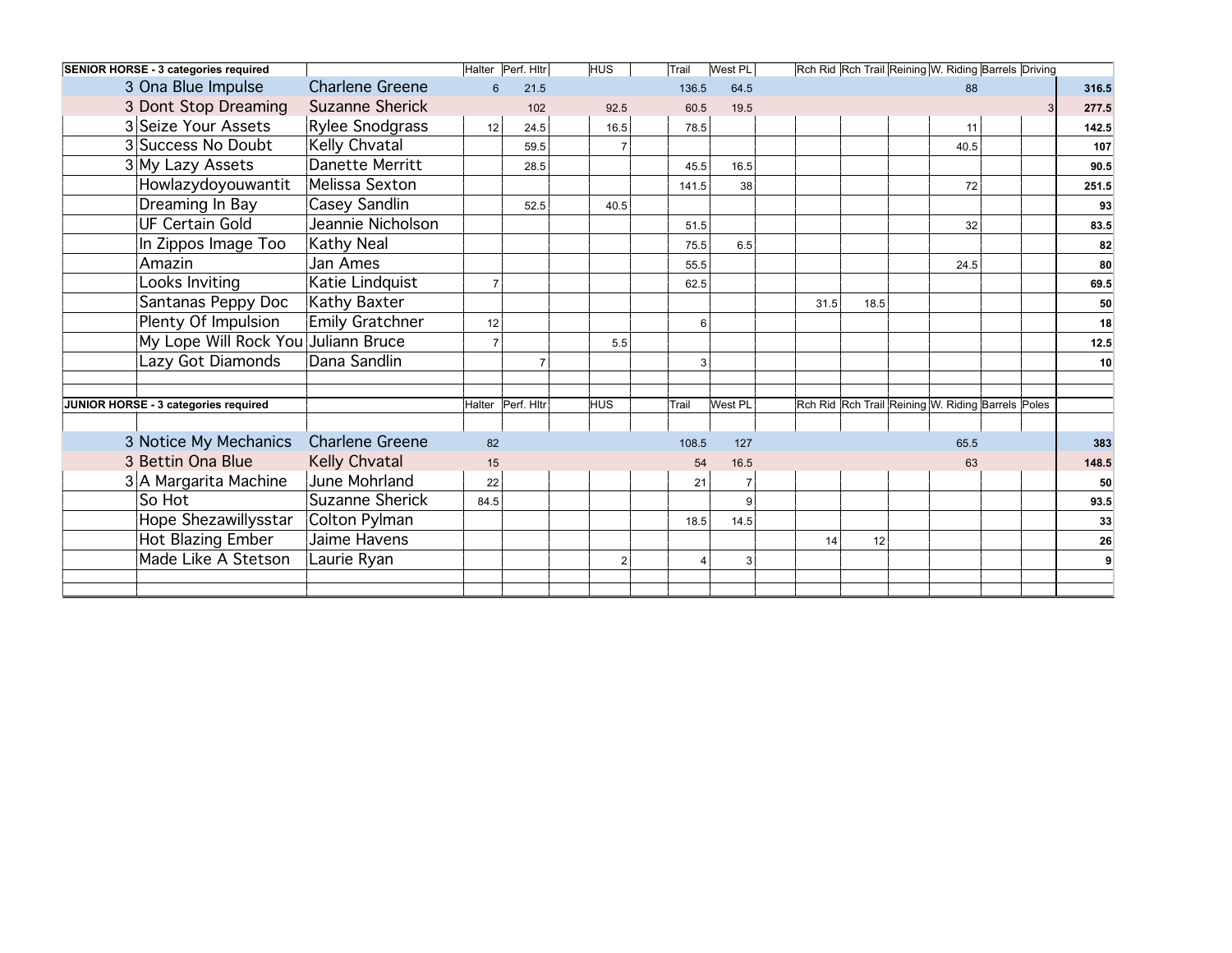| YOUTH 18 & UNDER - 3 categories required |                        |      | Halter   Perf. Hitr SMS |      | <b>HUS</b> | HSEq Trail |                 | West PL HMS |      |  |      | Rch Rid Rch Trail Reining W. Riding Barrels Poles |   |       |
|------------------------------------------|------------------------|------|-------------------------|------|------------|------------|-----------------|-------------|------|--|------|---------------------------------------------------|---|-------|
|                                          |                        |      |                         |      |            |            |                 |             |      |  |      |                                                   |   |       |
| 3 Seize Your Assets                      | <b>Rylee Snodgrass</b> | 28   | 23                      | 73.5 | 50         | 50.5       | 72.5            | 68.5        | 72   |  |      |                                                   |   | 438   |
| 3 Success No Doubt                       | Macy Chvatal           | 23   | 41.5                    | 46   | 36.5       | 23         | 28              | 35          | 34   |  |      | 15                                                |   | 282   |
| 3 Plenty Of Impulsion                    | Emily Gratchner        | 11   |                         | 42.5 |            |            | 32              | 27          | 21.5 |  |      |                                                   |   | 134   |
| 3 Secret Money Machine Taylor Payne      |                        | 13.5 | 16.5                    | 44   | 28.5       | 6          |                 |             | 24   |  |      |                                                   |   | 132.5 |
| 3 Looks Inviting                         | Katie Lindquist        |      | $\overline{7}$          |      |            |            | 34              | 36          | 18   |  |      |                                                   |   | 95    |
| 3 My Lope Will Rock You Juliann Bruce    |                        |      |                         | 12.5 | 9.5        |            |                 | 13          | 13   |  |      |                                                   |   | 59    |
| 3 Good Mr Jiggs                          | Sophie Gratchner       | 14   |                         |      |            |            | 14.5            |             | 29.5 |  |      |                                                   |   | 58    |
| Docs Sweet Chic                          | Macy Chvatal           |      |                         |      |            |            |                 |             |      |  | 20.5 |                                                   | 8 | 40.5  |
| A Margarita Machine                      | <b>Taylor Emert</b>    |      |                         | 6    |            |            |                 |             |      |  |      |                                                   |   | 13    |
|                                          |                        |      |                         |      |            |            |                 |             |      |  |      |                                                   |   |       |
| NOVICE YOUTH - 3 categories required     |                        |      | Halter   Perf. Hitr SMS |      | <b>HUS</b> | HSEq Trail |                 | West PL HMS |      |  |      | Rch Rid Rch Trail Reining W. Riding Barrels Poles |   |       |
| 3 Seize Your Assets                      | <b>Rylee Snodgrass</b> |      | 36.5                    | 104  | 67         | 81         | 87              | 92.5        | 107  |  |      |                                                   |   | 582   |
| 3 Success No Doubt                       | Macy Chvatal           | 14   | 49                      | 70.5 | 45         | 32         | 25              | 38          | 46.5 |  |      | 13                                                |   | 333   |
| 3 Secret Money Machine Taylor Payne      |                        |      | 25                      | 58.5 | 39         | 26.5       |                 |             | 51.5 |  |      |                                                   |   | 205.5 |
| 3 Looks Inviting                         | Katie Lindquist        |      | 8 <sup>1</sup>          | 22.5 |            |            | 45.5            | 46          | 47.5 |  |      |                                                   |   | 169.5 |
| 3 My Lope Will Rock You Juliann Bruce    |                        | 22.5 |                         | 30   | 24.5       | 21.5       | 17.5            | 22          | 27.5 |  |      |                                                   |   | 165.5 |
| 3 Plenty Of Impulsion                    | <b>Emily Gratchner</b> | 18   |                         | 50.5 |            |            | 15 <sup>1</sup> | 31.5        | 31   |  |      |                                                   |   | 146   |
| 3 Sophies Sleeping In                    | Kaylee Klein           | 18   | 10.5                    | 15   | 29.5       | 14.5       |                 |             | 18   |  |      |                                                   |   | 109.5 |
| 3 Good Mr Jiggs                          | Sophie Gratchner       |      | 18.5                    |      |            |            | 20.5            |             | 22   |  |      |                                                   |   | 61    |
| 3 Dont Stop Dreaming                     | Kaylee Klein           |      | 10.5                    |      | 21         | 10         |                 |             |      |  |      |                                                   |   | 41.5  |
| 3 A Special Loper                        | Ash Lee Shumacher      |      |                         |      |            |            | $\overline{2}$  | 10          |      |  |      |                                                   |   | 19    |
| Goldun Asset                             | Ainslie Dordea         | 17   |                         | 12   |            |            |                 |             |      |  |      |                                                   |   | 29    |
| A Margarita Machine                      | <b>Taylor Emert</b>    |      |                         | 15   |            |            |                 |             |      |  |      |                                                   |   | 18    |
|                                          |                        |      |                         |      |            |            |                 |             |      |  |      |                                                   |   |       |